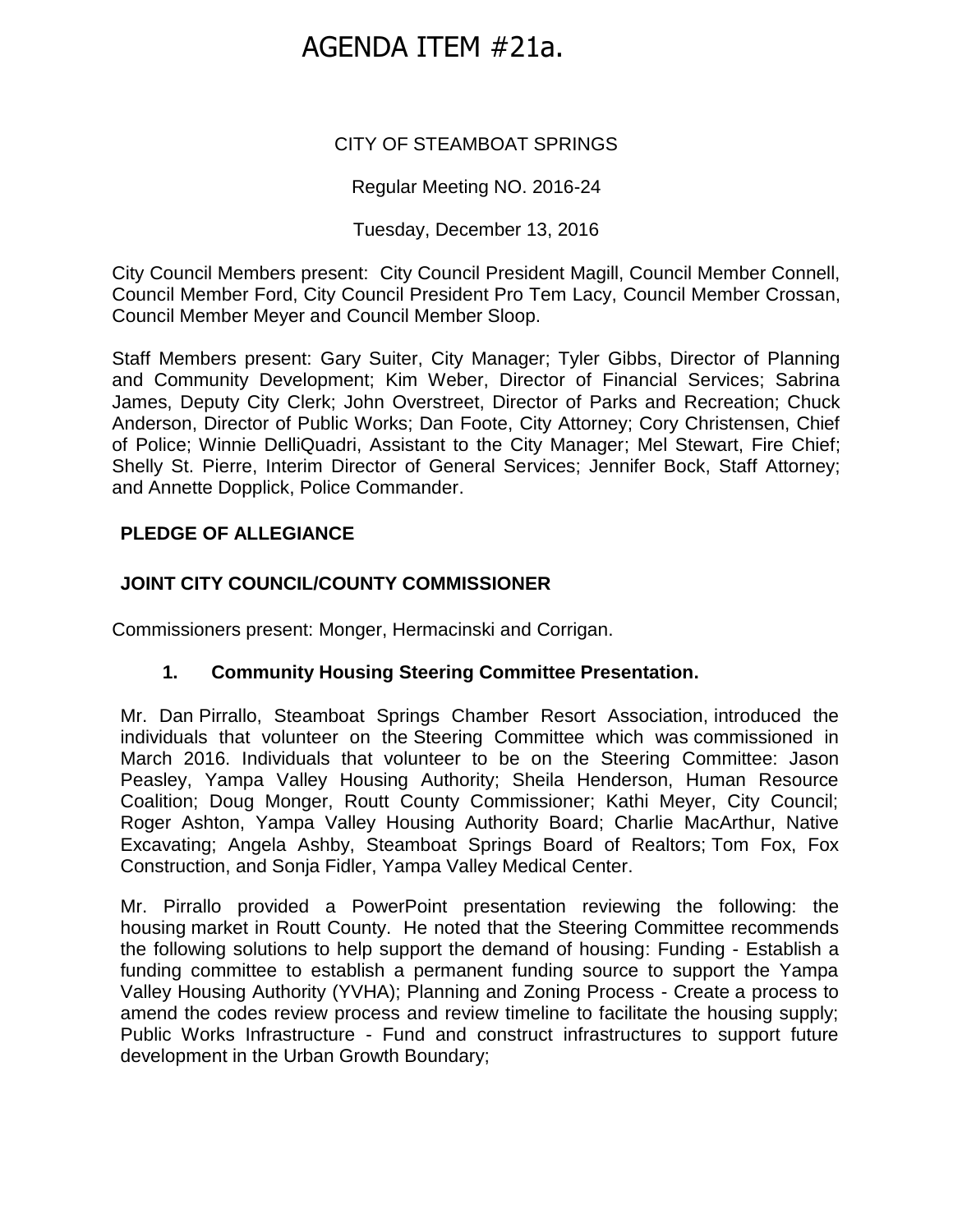Transportation and Infrastructure - Invest in the roadways for transportation and create additional transportation options for the increased demand for transportation.

Council Member Crossan asked if there was any data on the second homes and how often they are occupied and if there could be any incentive to the homes used instead of sitting empty. Mr. Pirrallo stated that he did not think there was a way to incentivize homeowners to allow that for housing.

Commissioner Corrigan voiced concern with making changes in the code for safety reasons.

Commissioner Hermacinski asked how the Committee wanted the Commissioners and City Council to address these issues. Mr. Pirrallo suggested they take the recommendations back to their meetings and discuss how they can help and support the recommendations.

City Council President Magill believes a Funding Committee is a great idea.

#### PUBLIC COMMENT:

Ms. Jody Acres stated that she has friends that have had to leave Steamboat because of the lack of affordable housing. She believes that there should be a little more emphasis on the locals and not just on the Ski Corporation workers. She also noted that she lives on Buena Vista Court and would like to make suggestions on snow storage and parking. City Council President Magill noted that that discussion will be on the January 17, 2017 agenda. **DIRECTION:** City Manager to have Public Works staff to look into the snow storage on Buena Vista Court.

Mr. Tom Clacky stated that Steamboat is a wonderful, but difficult place to live. He asked that the City follow up on the parking issues and code enforcement.

Ms. Angela Ashby encouraged City Council and the County Commissioners to talk to all the people who worked on putting this report together and tap into the knowledge that they have to assist in moving forward.

Ms. Sarah Jones, Yampa Valley Sustainability Council, thanked City Council and the County Commissioners for addressing these issues. She asked that when looking at building affordable housing they not neglect energy efficiency.

Mr. Tyler Goodman believes a Funding Committee is a great idea.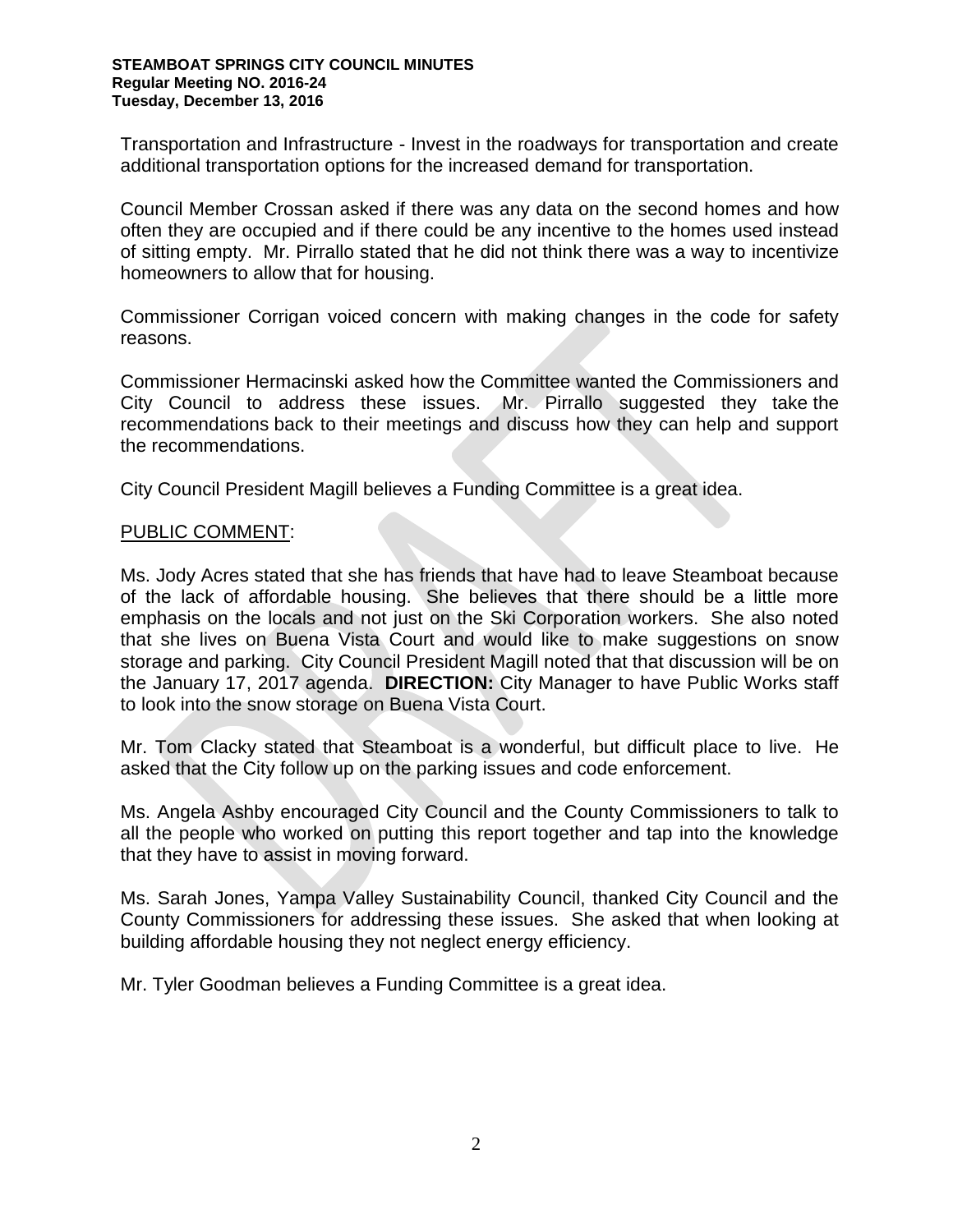Mr. Jeff Pettis asked City Council and the County Commissioners to take the lead on the great ideas and opportunities that were presented tonight. He suggested the City Council approve the memorandum of understanding (MOU) that Brynn Grey is proposing later this evening.

Mr. David Josfan stated that it is very difficult to build affordable units because of all the fees and regulations. Mr. Josfan asked the Commissioners and Council to help out with the fees and strict regulations and also asked for more bus trips to and from Hayden and Craig to help out with transportation.

Mr. Ulrich Salzburg stated that we are "behind the curve" with respect to affordable housing and something needs to be done now. There are a lot of people that are here to help.

Discussion took place relative, but not limited to: funding; processes; programs and how to move forward.

Council Member Meyer suggested looking at future agendas to have a discussion on the recommendations that were given in the report to come up with a plan.

Council Member Crossan agrees with Council Member Meyer. She said that something needs to be done to keep the vibrancy of young people in our community and to keep our community growing.

City Council President Pro Tem Lacy stated that the issues are difficult, because of the funding obstacles and Council is going to have to get serious about how to fund these issues. He agrees with Council Member Meyer on having a works session in January to discuss this. Council Member Ford also agreed with this.

Commissioner Hermacinski stated that she would like to have a joint meeting in February to discuss the solutions that group has presented.

Commissioner Corrigan stated that he would like the Commissioners to address how to incentivize public transportation.

Council Member Connell stated that wages need to be higher and we invest in people.

City Council President Magill stated that Council will get back to the Committee at a later date to give their recommendations.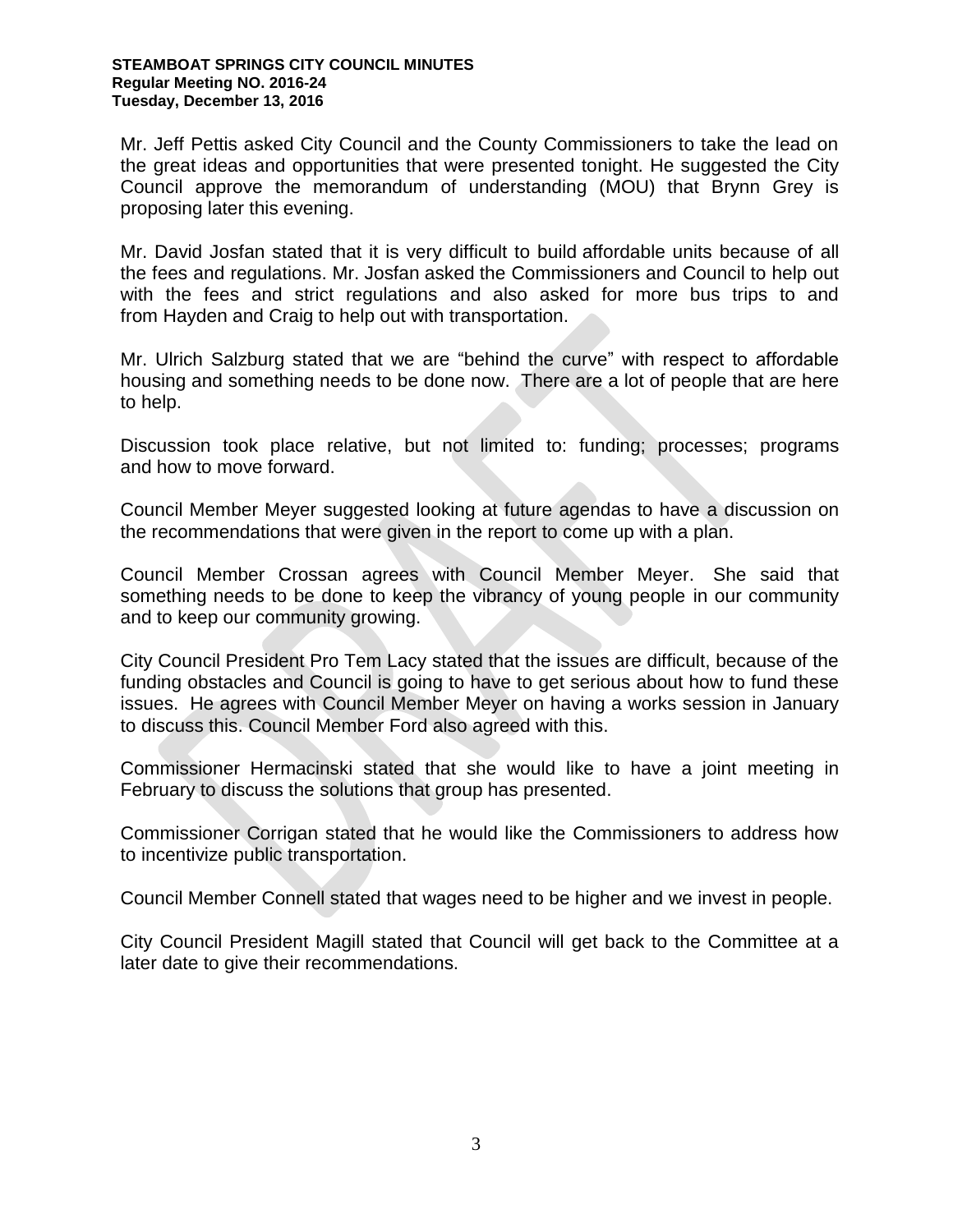# **COMMUNITY REPORTS/CITY COUNCIL DISCUSSION TOPIC:**

## **2. West Steamboat Neighborhoods Revised MOU.**

Mr. David O'Neill and Ms. Mellissa Sherburne with Brynn Grey Partners gave a presentation on the revised MOU pre-annexation agreement. Mr. O'Neill asked Council to direct Mr. Suiter to sign the nonbinding MOU so that the project can move forward.

Council Member Connell asked why they felt that putting a limit of 52 units a year in the MOU would be in Brynn Grey Partners best interest.

Mr. O'Neill said that 52 units a year is a predictable range.

Council Member Connell stated he really appreciated the commercial element of the plan. He asked if in their other developments the contribution for transportation or that infrastructure is often some kind of bonding or some kind of upfront or some kind of extra sales tax in that area which helps pay for the infrastructure. He asked if that is the model they used in Frisco.

Mr. O'Neill stated Frisco had a different situation.

Council Member Meyer asked if they have planned on meeting with other boards and commissions that would have input, like Planning and Parks and Recreation. Mr. O'Neill stated they have not. They will touch base with other stake holders prior to preannexation. Council Member Meyer stated that it would be better to touch base with the other commissions sooner than later.

Council Member Crossan asked about the 80% of the homes being for locals, with "locals" meaning a 30 hour work week in Routt County. She asked about location neutral or retired individuals that have worked here but are now retired.

Mr. O'Neill stated that there is a whole month set out for housing discussion and that the council would help Brynn Grey Partners lay out bench marks for the location neutral and retirees.

Council Member Connell stated that staff estimated 190 hour for the \$10,000 written in the MOU. He asked Mr. Mr. O'Neill if that is a correct estimate and Mr. O'Neill agreed that was correct.

## PUBLIC COMMENT:

Mr. Kevin Sanky stated that Brynn Grey has reached out to the community and he is impressed that they took the time to learn about the community.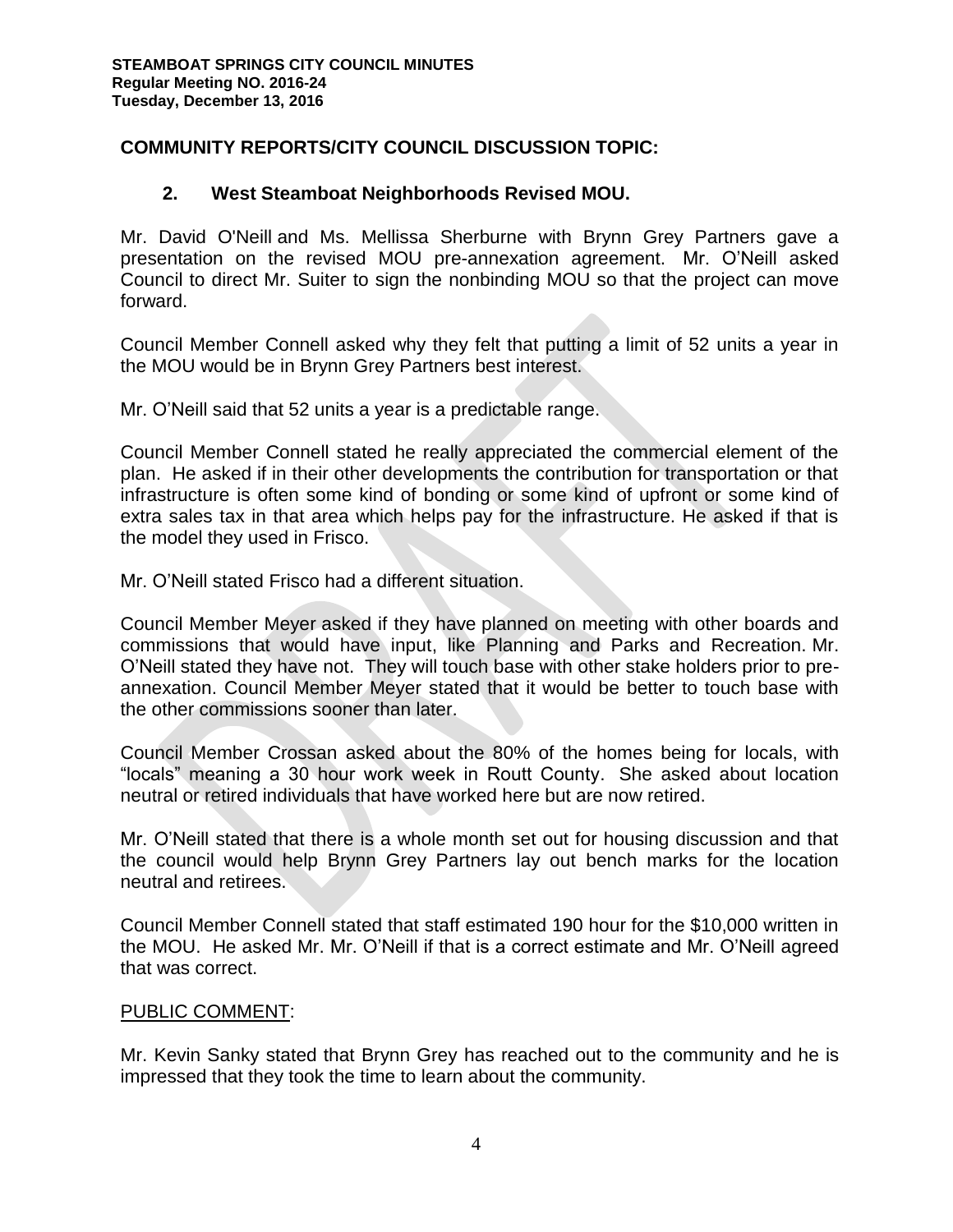Mr. Jim Boylan encouraged Council to move forward with the MOU.

Mr. Matt Iyat stated that the gates cannot be closed to Steamboat. He has met with Mr. O'Neill and Ms. Sherburne and they are level headed and goal orientated. He encouraged Council to move forward and adopt the non-binding MOU.

Mr. Bill Jameson suggested that Council listen to the whole community and not just the "cheerleaders". He believes that the MOU time schedule needs to be addressed and revised. The water issues need to be looked at and Council needs a longer time frame to address the issues.

Mr. Tyler Goodman stated that there are a lot of people in the community that are in support of this and are looking for leadership from Council.

Ms. Angela Ashby stated that we have a shortage of housing supply and she believes that we owe it to Brynn Grey Partners to support the MOU. She encouraged anyone that has questions or concerns to go visit the site. Let's work together as a community and not make this such a cumbersome process.

Ms. Sheila Henderson stated that any supply would be helpful, because the trickle down affect is helpful.

Ms. Carol Davidson stated that she works at Smartwool and that qualified people who have applied to work at Smartwool can't move to Steamboat because they cannot afford the housing.

Mr. Jeff Pettis suggested that the Community housing fund could help pay if the discussion goes over the suggested time table.

Cedar Beauregard cautioned Council that not one developer or property is going to solve the housing problem.

Council Member Sloop asked Mr. Gibbs if the \$10,000 for staff time is going to cover 190 hours' worth of work. Also it may not take 190 hours. Mr. Gibbs stated that it is a blended rate of staff time.

Council Member Sloop asked Mr. O'Neill if it is possible to assess monthly what costs are rather than "writing a blank check" for \$10,000. She is concerned with going over that amount and the City paying money that is not budgeted.

Mr. O'Neill stated that the blank check shows commitment.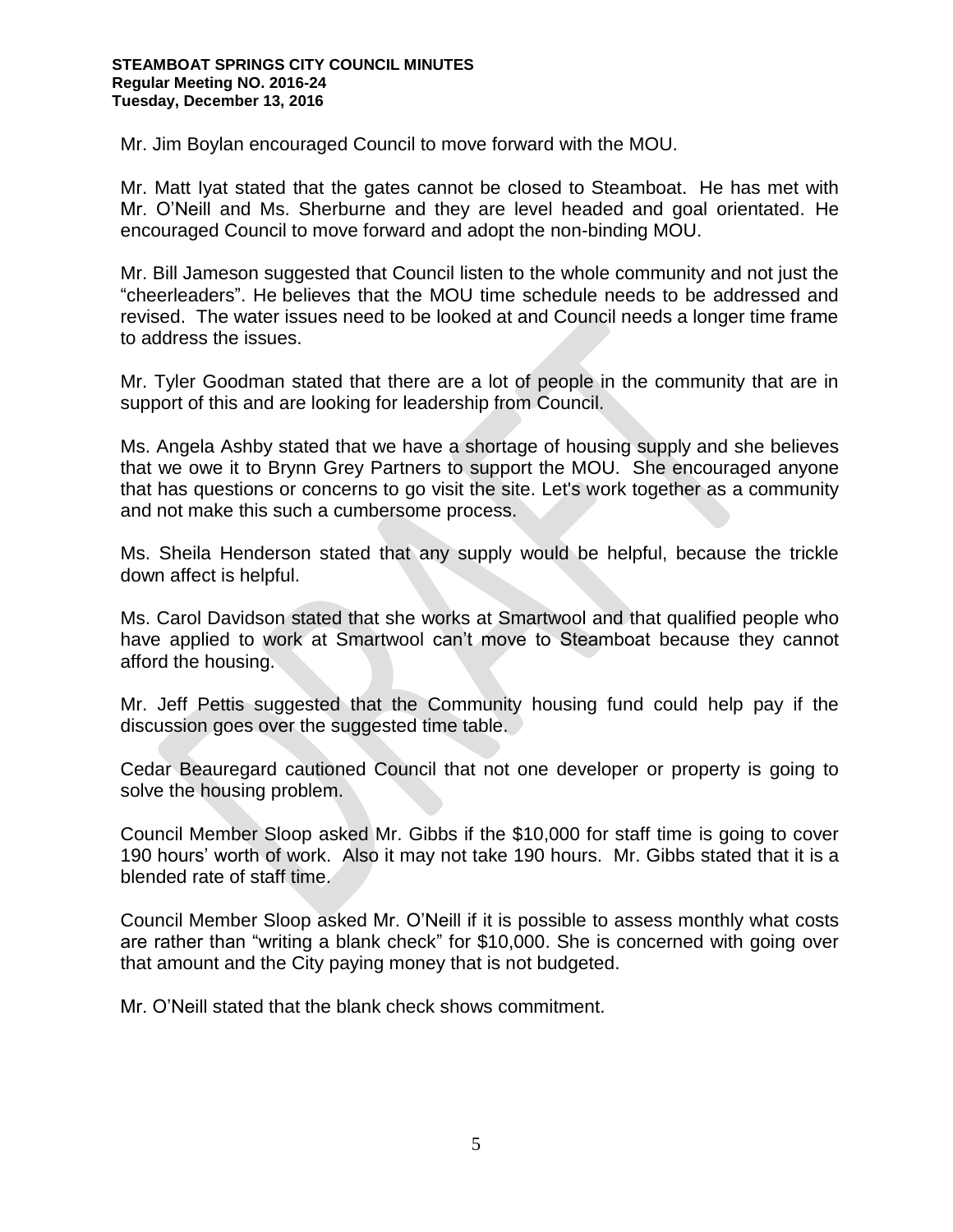City Council President Pro Tem Lacy believes that this is a great opportunity and it is a non-binding MOU which makes it easier. He would like the \$10,000 up front and would like to move forward.

Council Member Connell supports moving forward. He feels that Brynn Grey did listen to what Council asked for.

Council Member Meyer voiced concern that the \$10,000 may be a deal breaker. Will Brynn Grey have "deep pockets" when the bigger issues come up like infrastructure and water?

Council Member Crossan supports the MOU and she believes that this is a great opportunity for the City to move forward.

Council Member Ford stated he has confidence in this developer to move ahead.

**MOTION:** Council Member Crossan moved and City Council President Pro Tem Lacy seconded to approve the MOU as written.

The motion carried 4/3. Council Members Connell, Meyer and Sloop opposed.

#### PUBLIC COMMENT:

Mr. Cedar Beauregard commented on the issues when Walgreens was built. The evergreen tree removed from the tree ordinance and the 10% rule for infill. He would like City Council to revisit those two issues when looking at development. He also wanted to be there for the goat ordinance.

# **CONSENT CALENDAR: MOTIONS, RESOLUTIONS AND ORDINANCES FIRST READINGS**

**3. FIRST READING OF ORDINANCE: A ordinance revising Revised Municipal Code Sections 4-2, 4-3, 4-4, 4-5, 4-7, 4-9, 4-10, 4-10.2, 4-11, 4- 12, 4-15, 4-18, 4-19, 4-20, 4-22, and 4-23 of the Animal Code; providing an effective date and repealing all conflicting ordinances.** 

City Council President Magill read the ordinance title into the record.

#### PUBLIC COMMENT:

Ms. Maggie Smith, Routt County Humane Society, thanked everyone for working so hard on the ordinance.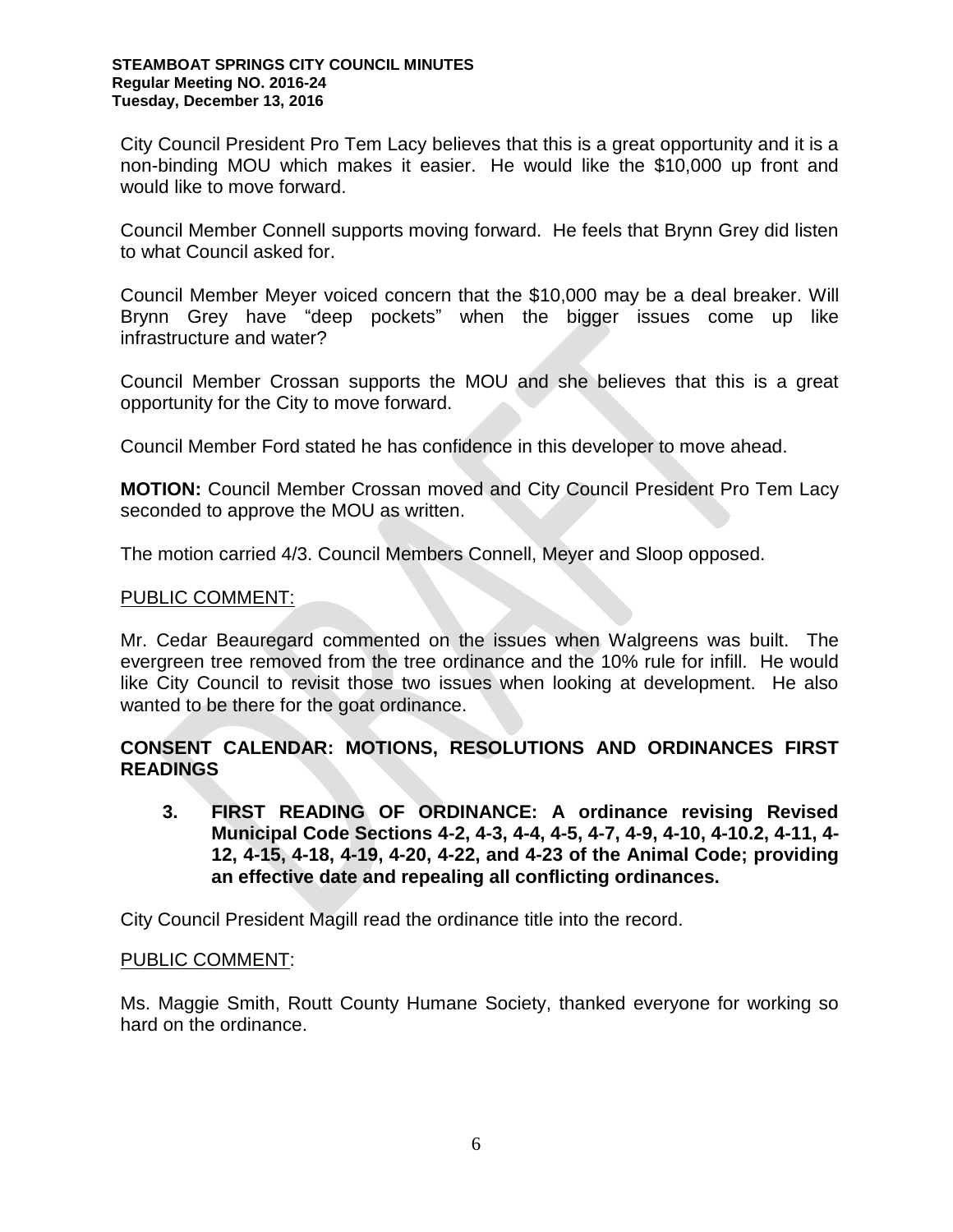#### **STEAMBOAT SPRINGS CITY COUNCIL MINUTES Regular Meeting NO. 2016-24 Tuesday, December 13, 2016**

Ms. Alexis Pagoulatos with Routt County Humane Society (RCHS) spoke to two issues. The first is the contract with the City and noted that it does not include livestock. The contract with the City states that they serve all companion animals, this does not include livestock, wildlife or exotic animals. The concern is that the pigs would be considered a companion animal and not livestock. The second issue is all animal shelters and other animal facilities are required to follow the Department of Agriculture's Pet Animal Care Facilities Act (PACFA). PACFA is a licensing and inspection program dedicated to protecting the care and wellbeing of the animals. The Humane Society is required to be in compliance with PACFA per the contract with the City. Per the PACFA requirements different species are required to be housed in different rooms. Pigs would be required to be in a large kennel like the ones that are used for dogs but dogs and pigs can't be housed in the same room. The current building only has one kennel area and cannot accommodate pigs when dogs are present. If the ordinance passes, the contract will need to be amended to state that the Animal Shelter located at 760 Critter Court only include traditional companion animal species and not animal species traditionally considered livestock or wildlife. They would also like to make a small amendment to section 40-20(a) and omit the word nonrefundable in regard to animal being adopted. They do offer a five day refundable return policy.

Ms. Sarah Katherman voiced concern with section 4.10.2, unattended animals. She feels that as that section is written it might create some issues in the community. She asked that Council consider changing the wording to allow short stops, so people can leave their dogs tied outside of a building for a short time period.

Ms. Kathy Connell is in full support of the proposed changes in the ordinance. Any changes can be addressed in between first and second reading.

City Council President Magill struggles with the way the ordinance is currently written. He believes that domestic pigs should be discussed separately. He would like pigs removed from the ordinance.

Council Member Ford feels they are getting close to moving forward with this ordinance.

Mr. Christensen stated that he would agree with the issues the Humane Society has voiced. He does not have any concerns with how the ordinance is written.

Council Member Connell asked Mr. Christensen if there was a plan in place if there was a "pig at large" where would it be taken, because it cannot got to the Humane Society. Mr. Christensen stated that they are sensitive to the PACFA rule and they will find accommodations if they have a pig at large.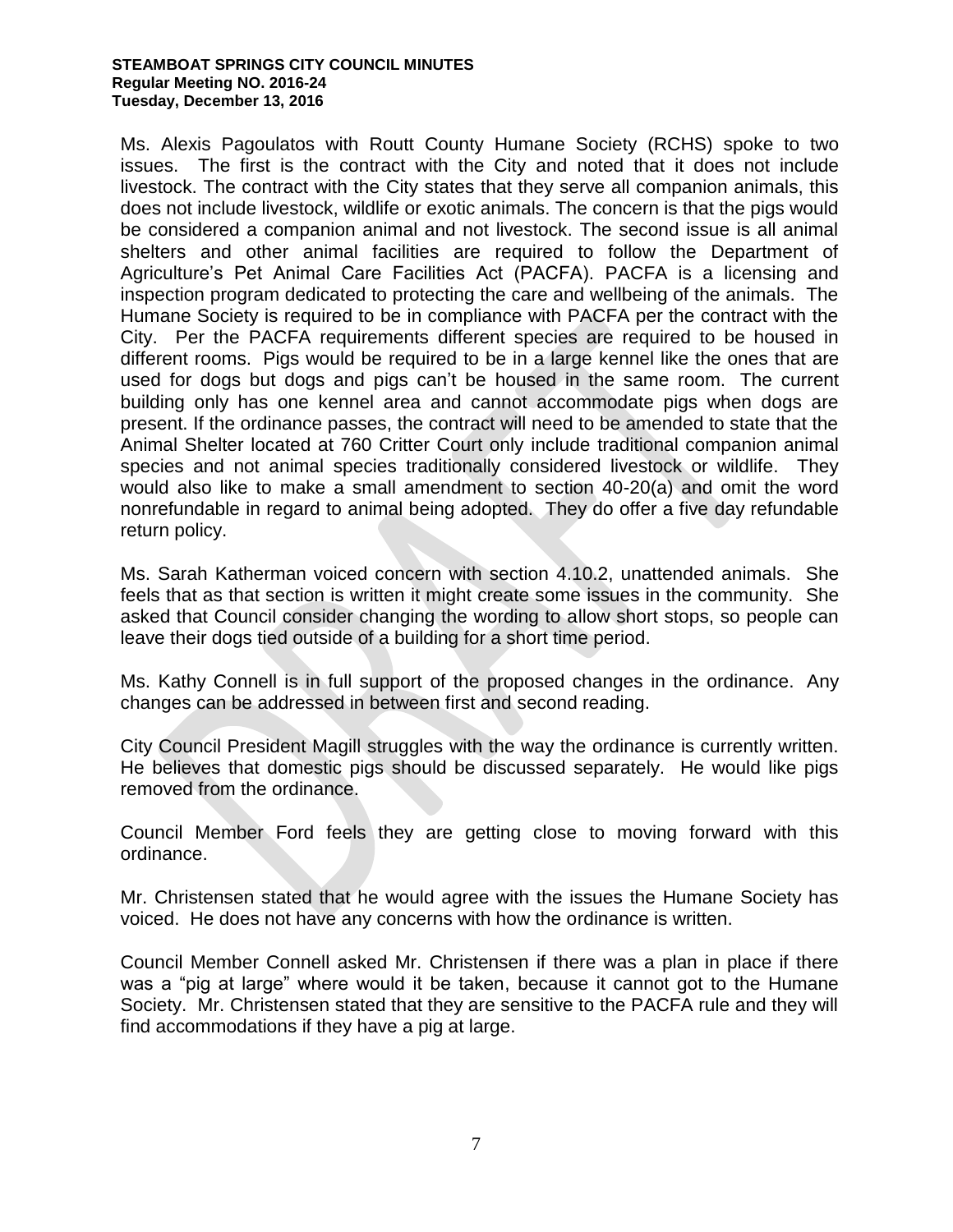#### **STEAMBOAT SPRINGS CITY COUNCIL MINUTES Regular Meeting NO. 2016-24 Tuesday, December 13, 2016**

Council Member Meyer voiced concern with leash length (unlimited length). Mr. Christensen stated that it is the responsibility of the dog owner.

Council Member Crossan asked Mr. Foote if the City would be held liable if something happened with an animal that is on a leash when the ordinance states unlimited length. Mr. Foote stated no.

Ms. Alexis Pagoulatos stated that there are licensing implications for licensing goats and pigs for instance vaccinations. RCHS does not currently have a system that would be able to license goats and pigs and that would fall back on the City.

**MOTION**: Council Member Ford moved and Council Member Crossan seconded to approve the first reading of an ordinance revising Revised Municipal Code Sections 4- 2, 4-3, 4-4, 4-5, 4-7, 4-9, 4-10, 4-10.2, 4-11, 4-12, 4-15, 4-18, 4-19, 4-20, 4-22, and 4- 23 of the Animal Code; providing an effective date and repealing all conflicting ordinances. City Council President Pro Tem Lacy made a **FRIENDLY AMENDMENT** to the motion that between first and second reading staff work out the contractual issues with Routt County Humane Society in regard to PACFA and deleting nonrefundable out of 40-20(a).

The motion carried 6/1. City Council President Magill opposed.

## **PUBLIC HEARING: MOTIONS, RESOLUTIONS AND ORDINANCES**

*There were no items scheduled for this portion of the agenda.*

## **PUBLIC COMMENT: PUBLIC COMMENT WILL BE PROVIDED AT 7 P.M., OR AT THE END OF THE MEETING, (WHICHEVER COMES FIRST).**

Mr. Cedar Beauregard spoke to the "tree ordinance" and that the Evergreen tree has been removed from the ordinance. He also spoke to the "10% rule" with infill.

## **PARKS AND RECREATION COMMISSION REPORT**

No report was provided.

#### **PLANNING COMMISSION REPORT**

No report was provided.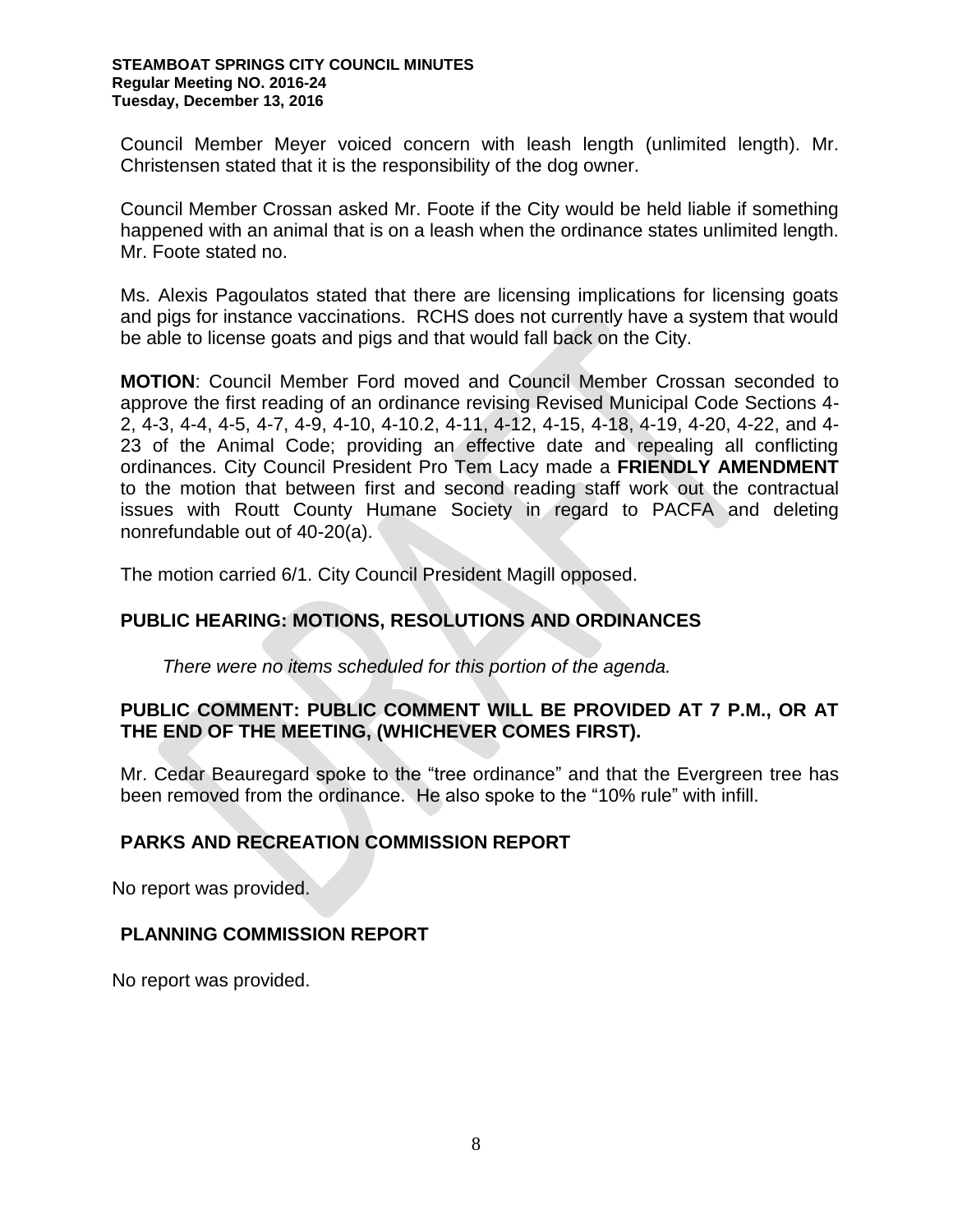# **CONSENT CALENDAR - PLANNING COMMISSION REFERRALS:**

**4. PROJECT**: WS-16-01 Original Town of Steamboat Springs, Block 10, Lot 1. **PETITION:** A variance to the 50' waterbody setback. **LOCATION**: TBD Pine Street. **APPLICANT**: Carol Finnoff Corporation **PLANNING COMMISSION VOTE**: Approved 7-0 on November 17, 2016.

City Council President Magill stepped down.

City Council President Pro Tem Lacy read the project title into record.

**MOTION:** Council Member Meyer moved and Council Member Sloop seconded to approve the variance to the 50' waterbody setback for Original Town of Steamboat Springs, Block 10, Lot 1.

The motion carried 6/0. City Council President Magill stepped down.

City Council President Magill returned to the meeting.

# **PUBLIC HEARING – PLANNING COMMISSION REFERRALS**

**5. APPEAL**: DP-16-10 Buena Vista Chalet. **PETITION:** Conditional use to convert duplex to 4 unit multiple-family building. **LOCATION**: 514 & 516 Buena Vista Court. **APPLICANT**: Loren Buntrock and Ann Barbier **PLANNING COMMISSION VOTE**: Denied 5-2 on November 17, 2016.

*Staff is requesting this item be postponed to the January 17, 2017 Council meeting.*

Ms. Bessy noted that the projects need to be postponed because an applicant was not available.

**MOTION:** City Council President Pro Tem Lacy moved and Council Member Ford seconded to postpone items 5-7 the January 17, 2017 Council meeting.

The motion carried 7/0.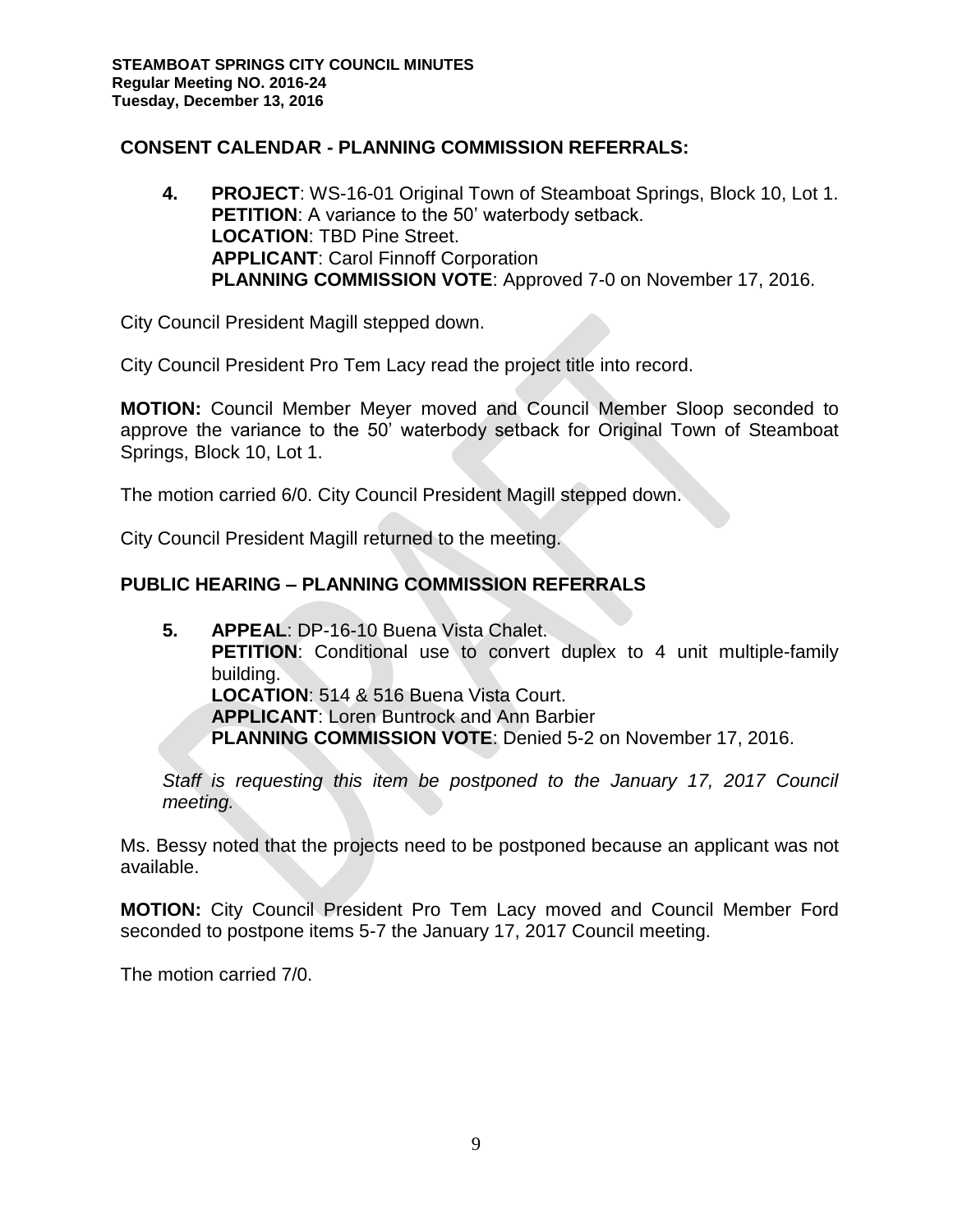**6. APPEAL**: DP-16-12 Christine Townhomes at Buena Vista Court. **PETITION**: Conditional use to convert duplex to 3 unit multiple-family building. **LOCATION**: 508 & 506 Buena Vista Court. **APPLICANT:** Jan Kusy **PLANNING COMMISSION VOTE**: Denied 6-1 on November 17, 2016.

*Staff is requesting this item be postponed to the January 17, 2017 Council meeting.*

See above motion.

**7. APPEAL**: DP-16-13 Buena Vista Villa Townhomes. **PETITION**: Conditional use to convert duplex to 3 unit multiple-family building. **LOCATION**: 518 & 520 Buena Vista Court. **APPLICANT**: Jody Corey **PLANNING COMMISSION VOTE**: Denied 4-3 on November 17, 2016.

*Staff is requesting this item be postponed to the January 17, 2017 Council meeting.*

See above motion.

## **REPORTS**

#### **8. City Council**

No written reports were provided.

City Council President Magill voiced concern with a section of sidewalk missing on Highway 40 from the bus stop going to the Iron horse. He suggested talking to The Iron Horse buyer to see if they want to add it or if Council should look at it as a public improvement.

Council Member Connell stated that he and Council Member Crossan talked to them about adding a sidewalk and they did not see the benefit. They also talked to the other businesses on Highway 40, and they were not 100% on board.

City Council President Magill noted there was a Nordic Combine event on Howelsen on the weekend and thanked the Parks and Recreation Department staff for all their work.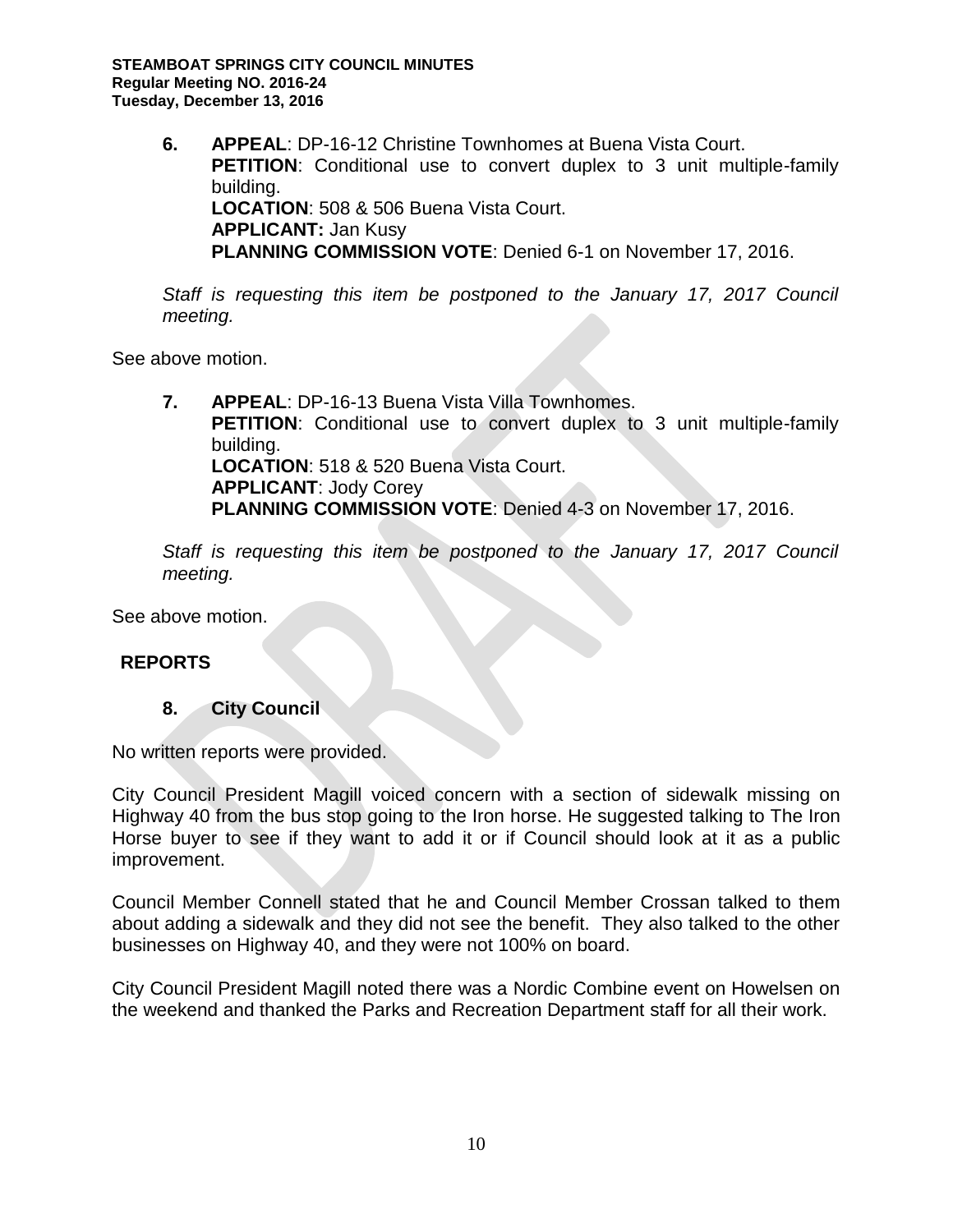#### **STEAMBOAT SPRINGS CITY COUNCIL MINUTES Regular Meeting NO. 2016-24 Tuesday, December 13, 2016**

City Council President Magill suggested that the Planning Commissioners get iPads to save on staff time and paper waste. Council Member Meyer stated that the only problem is getting the big drawings on the iPad is hard to read, but maybe a few Planning Commissioners would like to test it out. Council Member Connell believes that using iPads would help with sustainability goals. Mr. Suiter stated that Mr. Gibbs had talked to the Planning Commissioners about using the iPads and they did not reach consensus. He added that there are a few individuals that are willing to try the iPad and he suggested offering it to them.

# **9. Reports**

- **a. Agenda Review:** 
	- **1. Regular Meeting January 3, 2017.**
	- **2. Special Meeting January 10, 2017.**
	- **3. Regular Meeting January 17, 2017.**

Council reviewed the above agendas.

## **10. Staff Reports**

**a. City Attorney's Update/Report.** 

## **1. Open Records Request, November 15, 2016 Executive Session.**

City Council President Pro Tem Lacy stepped down.

Mr. Foote stated that ordinarily this discussion would not be disclosed but there is a disagreement on the discussion. City Council President Magill stated that he is in favor of the releasing the Executive Session transcript to the Newspaper, but he does not want to set a precedent of doing this.

Council Member Connell stated that there is a reason that the Colorado Statue States allow Executive Session and do not require their release. He also does not want this to be a precedent.

**MOTION:** Council Member Ford moved and Council Member Connell seconded to approve releasing the November 15, 2016 Executive Session transcript.

The motion carried 6/0 City Council President Pro Tem Lacy stepped down.

City Council President Pro Tem Lacy returned to the meeting.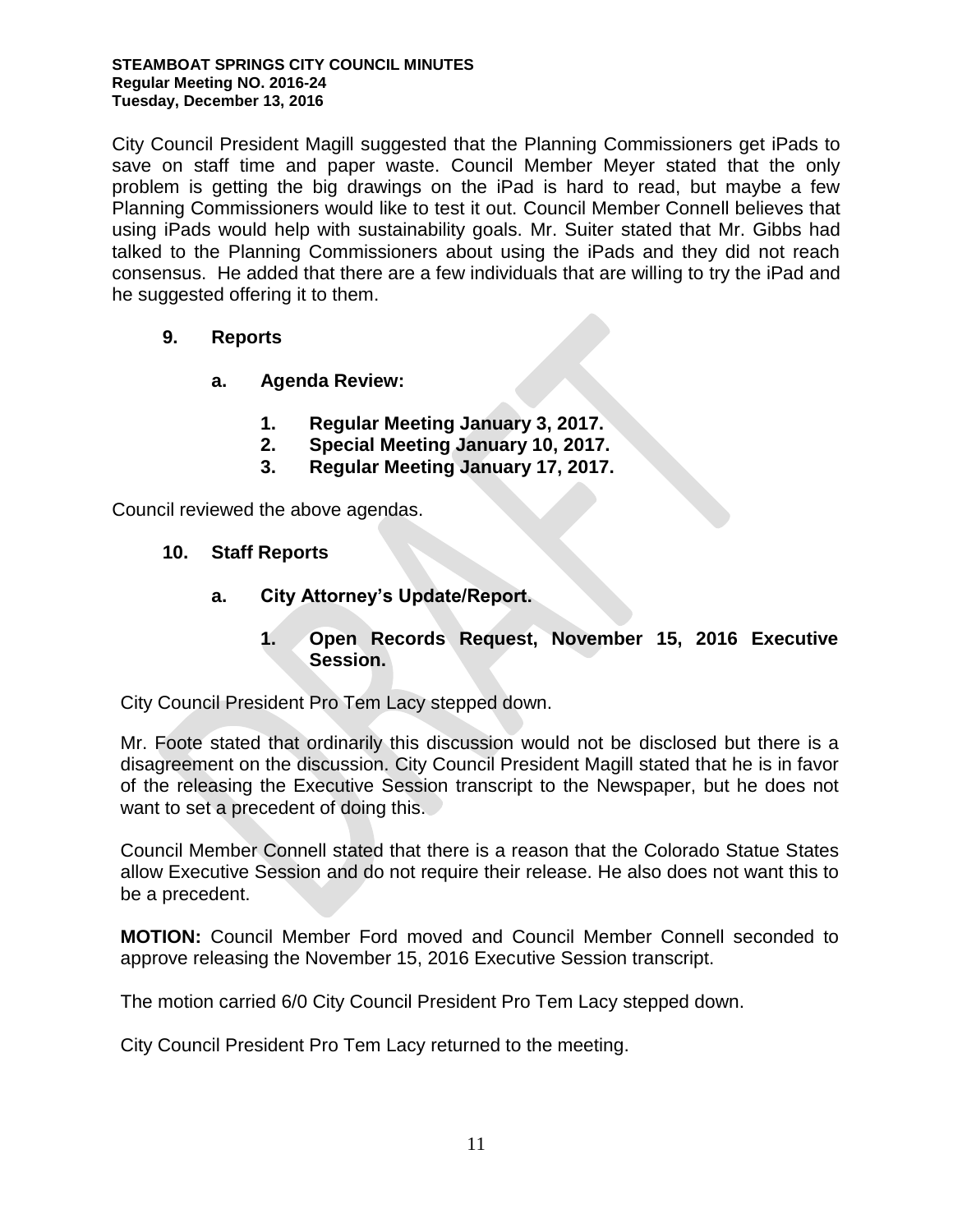# **b. City Manager's Report.**

Mr. Suiter provided a written report. He further noted that the City was notified that the \$50,000 supplemental grant was not funded. He also noted that Council Member Council Member Meyer is going on a "ride along" in the Transportation Supervisor's car on New Year's Eve.

Mr. Beall gave an update on the Downtown Improvements.

Council Member Sloop asked about original costs with the project bids, what the specific change orders were, what has been spent to date, and the percent completion.

Mr. Beall stated that he is going to meet with Mr. Suiter and Mr. Anderson about the Capital Improvements Program (CIP) expectations. Council Member Sloop gave her personal expectations that she would like to see the bid tab. She stated that Council is not micromanaging; she wants this information so that if asked by the public she can answer the questions with the correct information.

Council Member Sloop asked about lighting and Yampa Valley Electric Association (YVEA). Mr. Beall stated that they are in constant contact with Yampa Valley Electric about the lighting issues. He provided a Yampa Street update including Phase I that is complete and incomplete street lighting.

Mr. Suiter stated that this is an evolving discussion on the lighting issues. There is a follow up meeting on the 24th with YVEA and the City.

Council Member Sloop asked Mr. Beall if he is going to have a discussion with Duckles Construction about the second phase and if there is going to be a time when the City "pulls the plug" and bids it out again. She asked what his time frame is for that. Mr. Beall stated that he plans on discussing the issues with Duckles. He said that they are looking at Mid-January to see where they stand.

Council Member Sloop asked if the Blakely representative is going to stay on or if the City will be using the new hired Public Relations Manager. Mr. Beall stated that they plan on keeping Blakely for next year. Council Member Sloop asked why and for how much?

Mr. Suiter stated for a large project like Yampa Street and the Downtown Improvement project and the millions of dollars that the City is putting into that, he believes it is an investment in the project and the community to keep getting the information out. Blakely has spent a good amount of time resolving a lot of problems. He said that he understands it is a lot of money, but public relations is not cheap.

City Council President Magill asked where we are overall on the \$11 million spent. Mr. Beall stated that they are still on budget for the project.